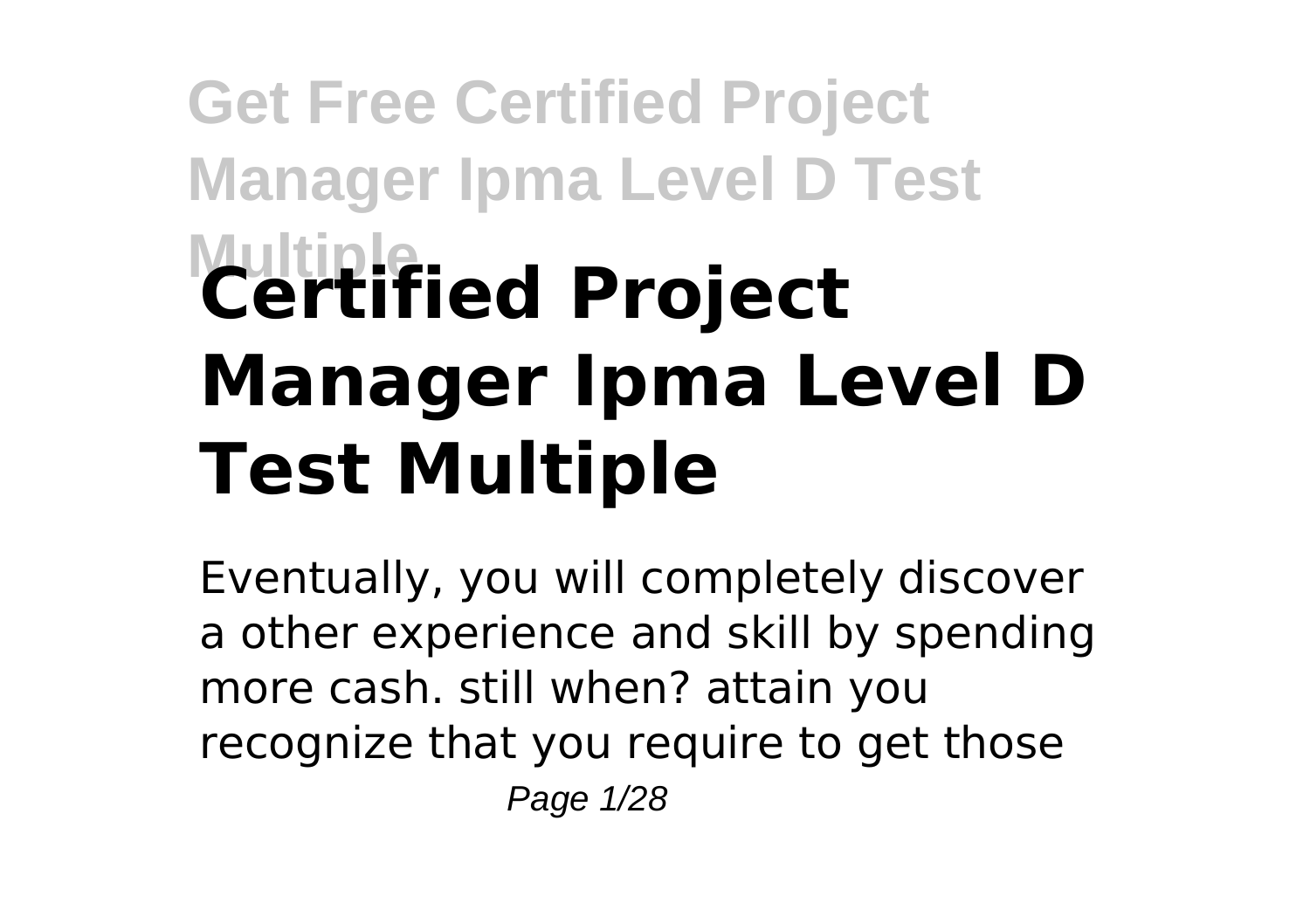## **Get Free Certified Project Manager Ipma Level D Test** all needs past having significantly cash? Why don't you try to get something basic in the beginning? That's something that will guide you to comprehend even more in the region of the globe, experience, some places, subsequent to history, amusement, and a lot more?

It is your no question own epoch to

Page 2/28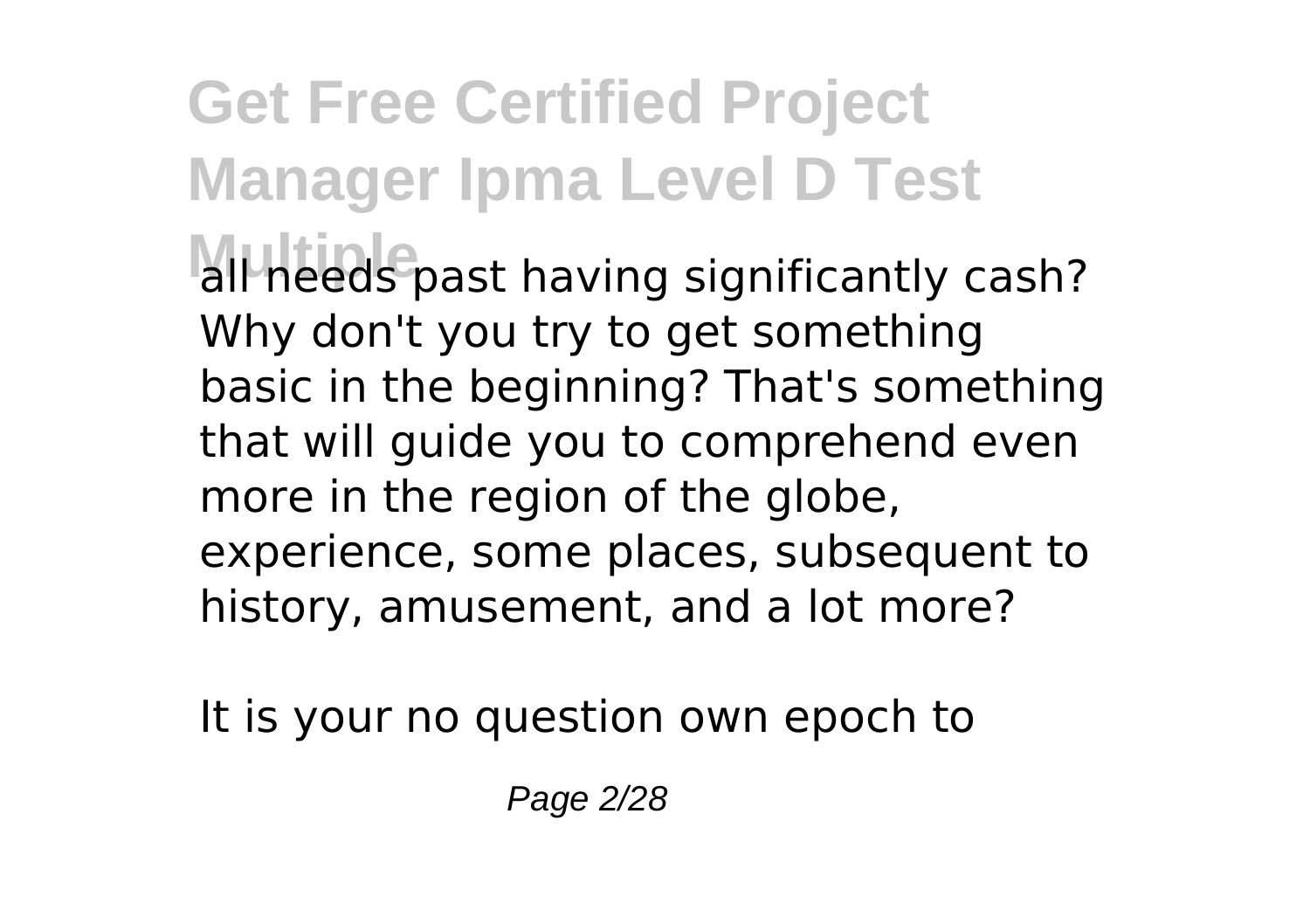**Get Free Certified Project Manager Ipma Level D Test Multiple** perform reviewing habit. accompanied by guides you could enjoy now is **certified project manager ipma level d test multiple** below.

team is well motivated and most have over a decade of experience in their own areas of expertise within book service, and indeed covering all areas of the

Page 3/28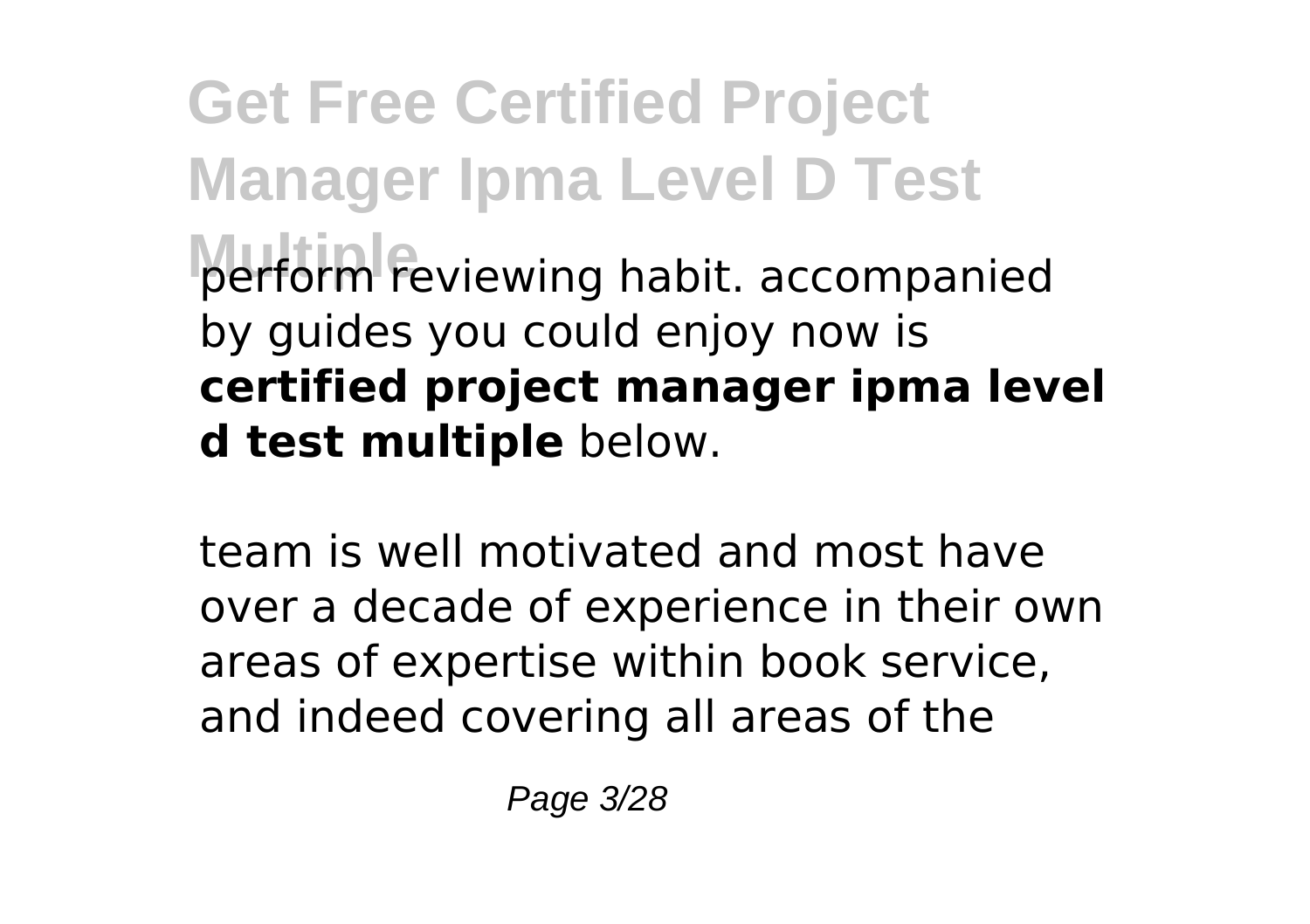**Get Free Certified Project Manager Ipma Level D Test** book industry. Our professional team of representatives and agents provide a complete sales service supported by our in-house marketing and promotions team.

#### **Certified Project Manager Ipma Level** An IPMA level C Certification is an

Page 4/28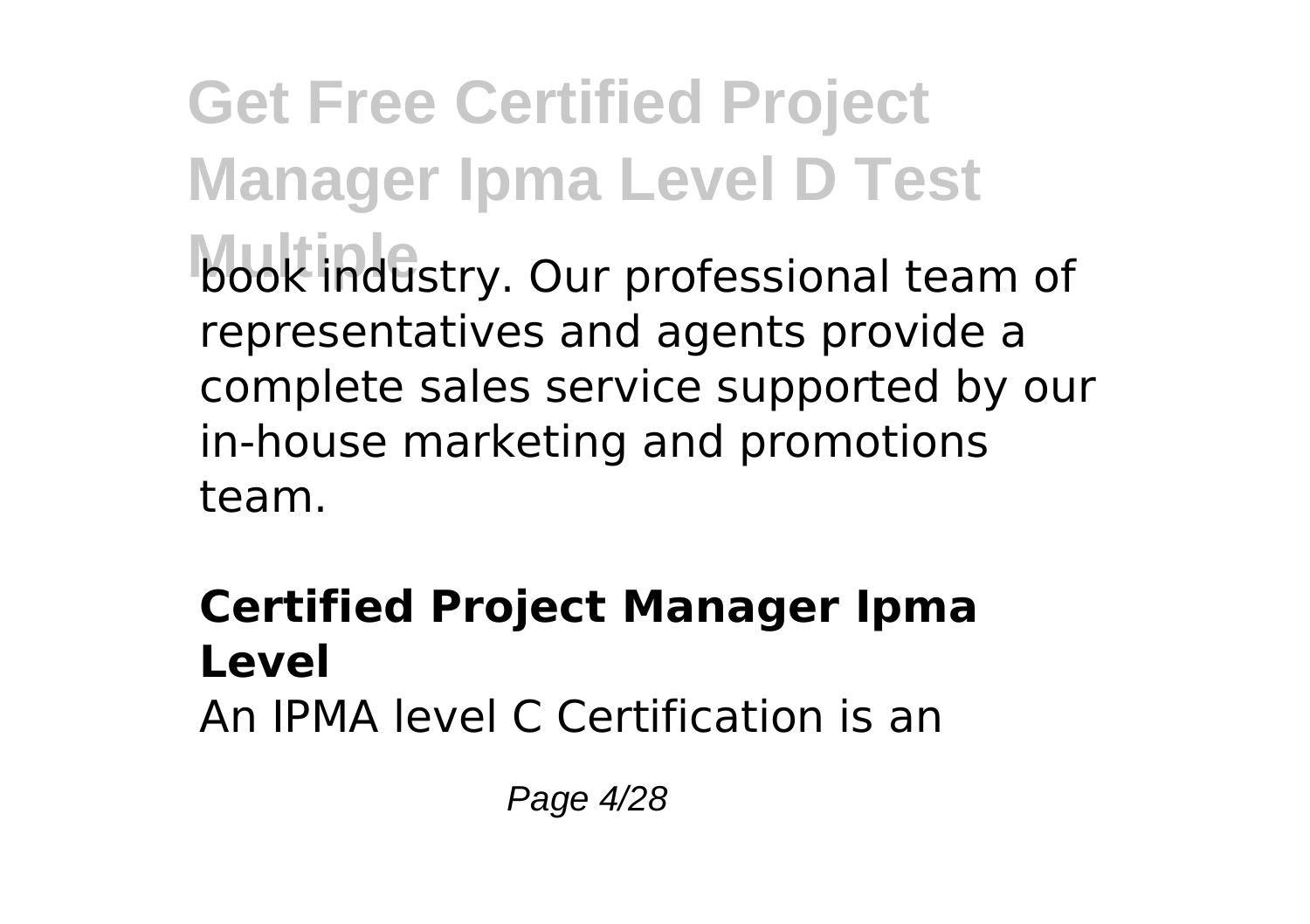**Get Free Certified Project Manager Ipma Level D Test Multiple** international recognition of your experience level in managing projects. You have shown to possess the competences as described by the IPMA International Competence Baseline®, and have shown to consistently apply those, taking responsibility in a leading role. You are a professional. Your clients rely on you to manage their projects in a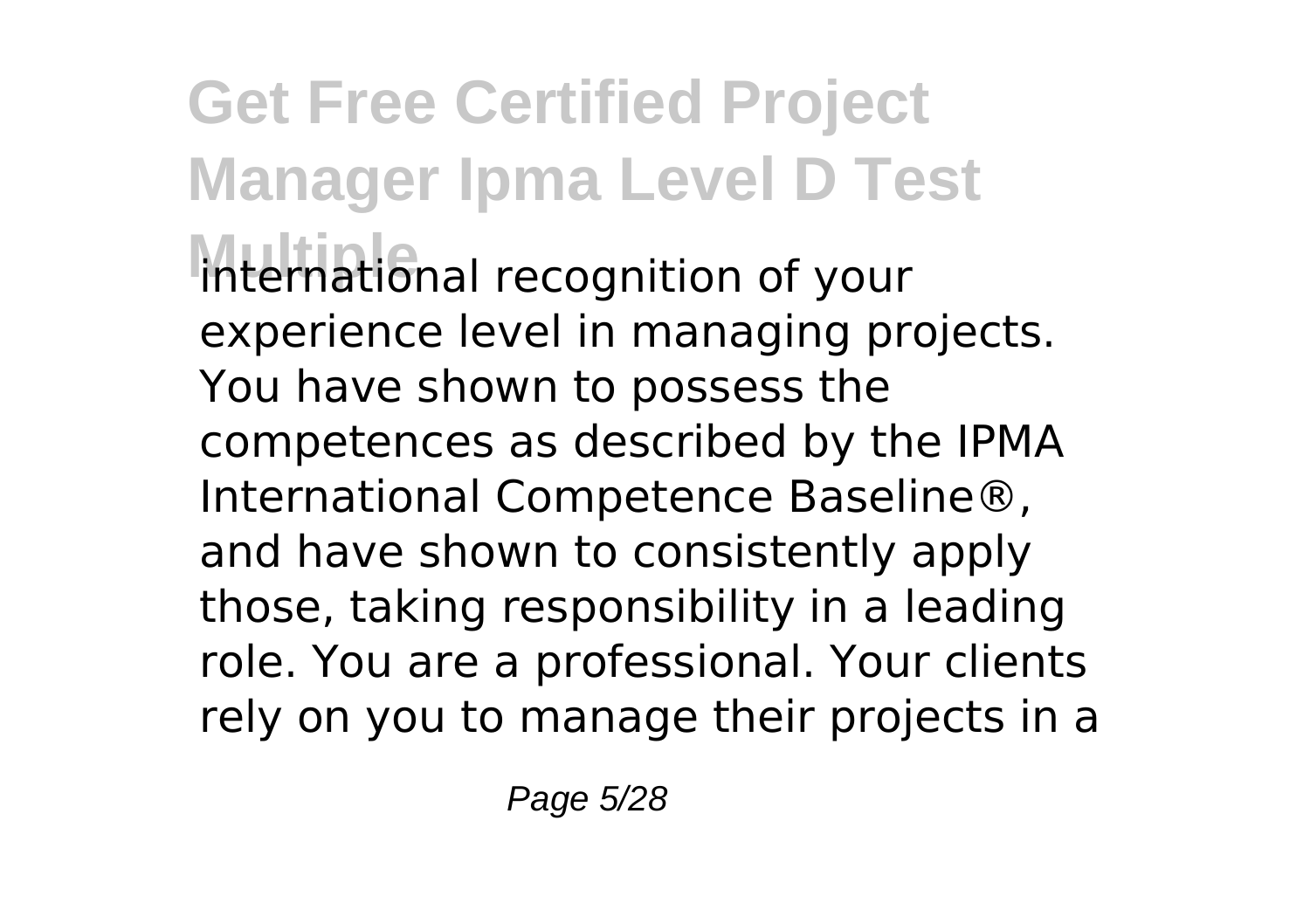**Get Free Certified Project Manager Ipma Level D Test** predictable, professional way.

#### **Certified Project Manager (Level C) - IPMA International ...**

An IPMA certification at Level B for project management requires that the candidate has acted in a complex project environment within an organisation. Eligibility criteria include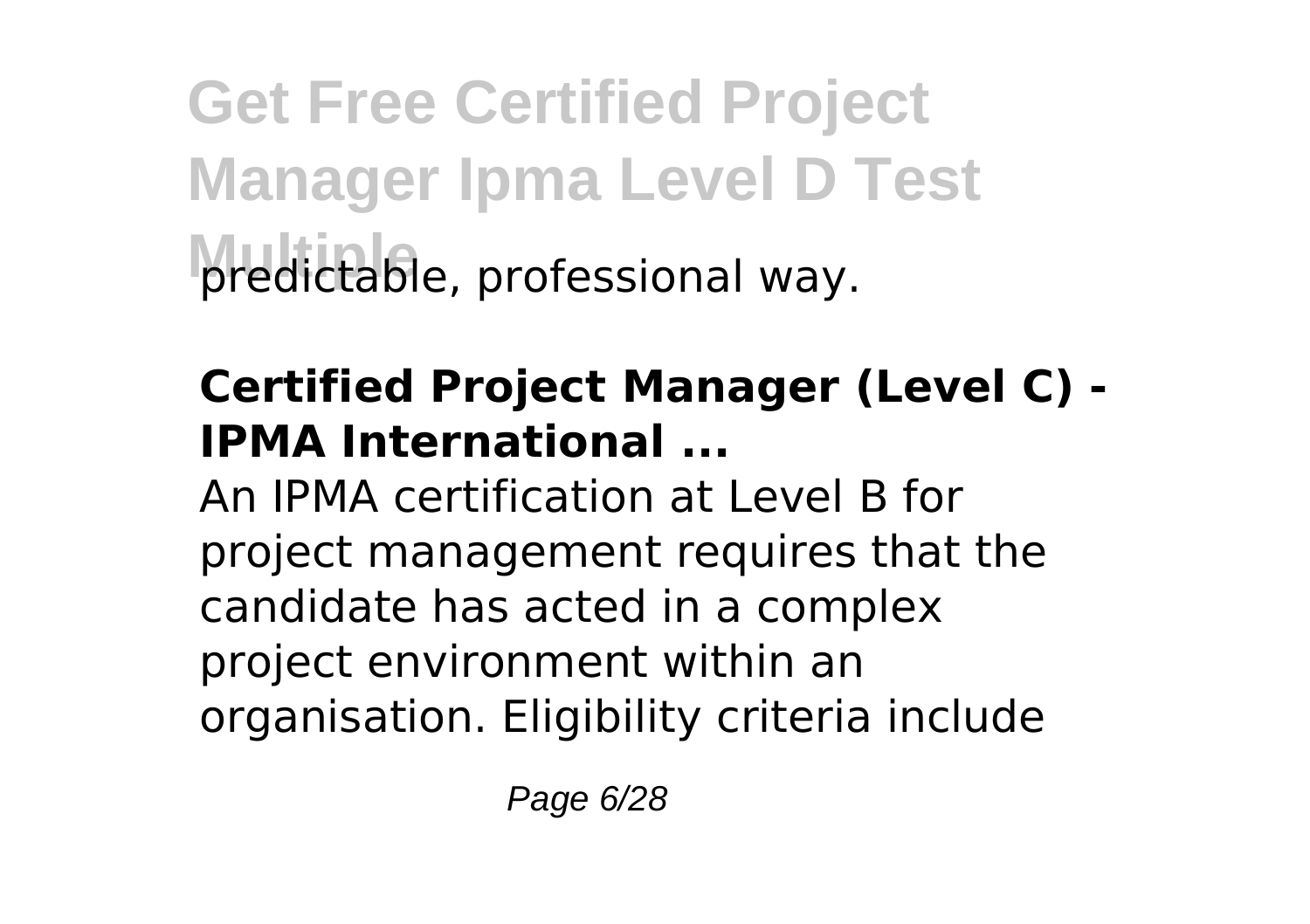**Get Free Certified Project Manager Ipma Level D Test** that within the last eight years, the candidate needs to have a minimum of five years experience as a project manager of which at least three years were in a responsible leadership function managing complex projects.

#### **Certified Senior Project Manager (Level B) - IPMA ...**

Page 7/28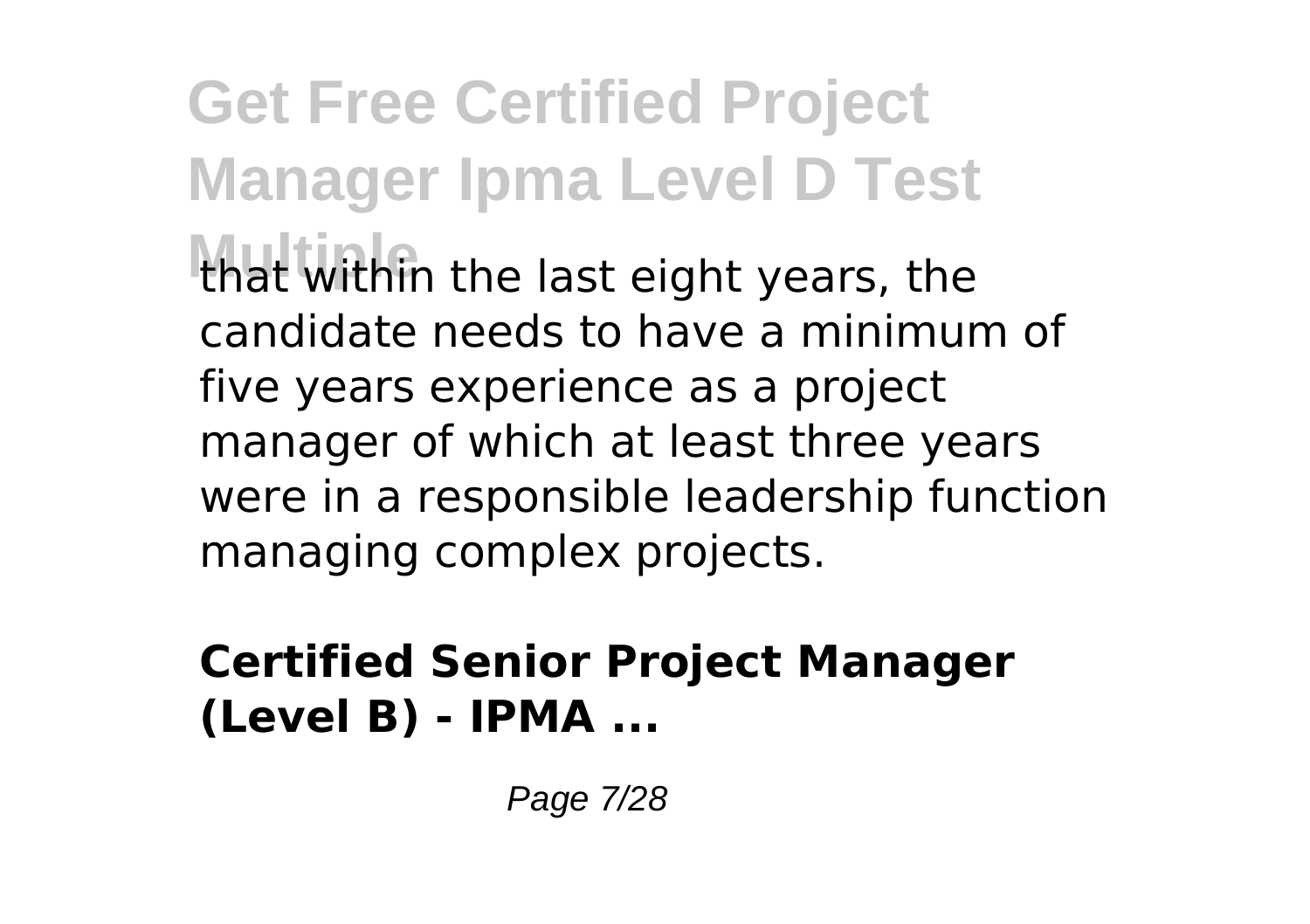**Get Free Certified Project Manager Ipma Level D Test IPMA Level D® is IPMA's starting level,** aimed at starting professionals. Level C® is aimed at people who have 3-5 years of working experience, and is comparable in level to most internationally used certification schemes. Level B® and Level A® are the levels for the very experienced and competent project, programme and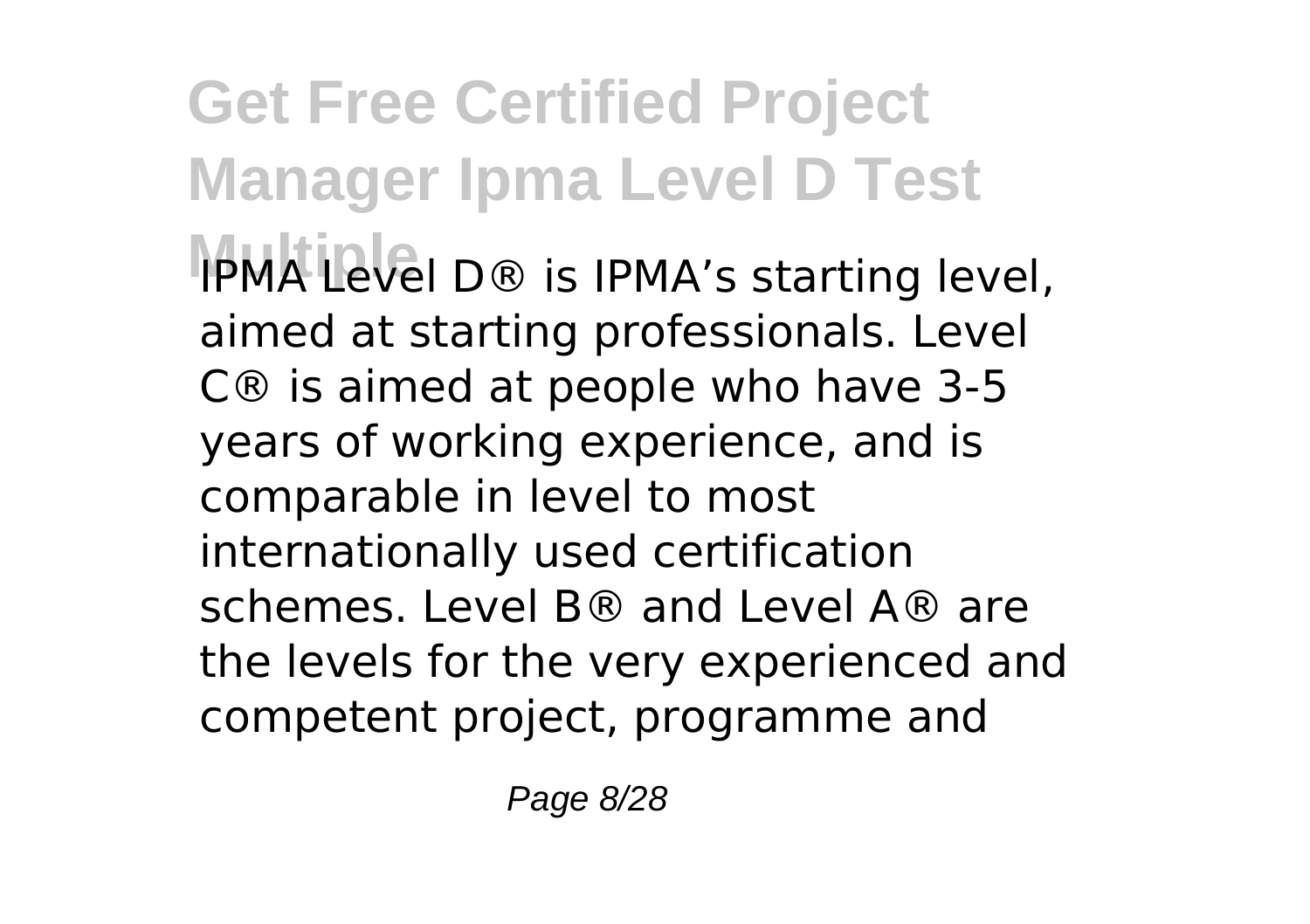**Get Free Certified Project Manager Ipma Level D Test Multiple** portfolio managers.

#### **Certification - IPMA International Project Management ...** IPMA Level C®: Certified Project Manager An individual certified at Level C has provided clear and convincing evidence of competent performance managing projects of moderate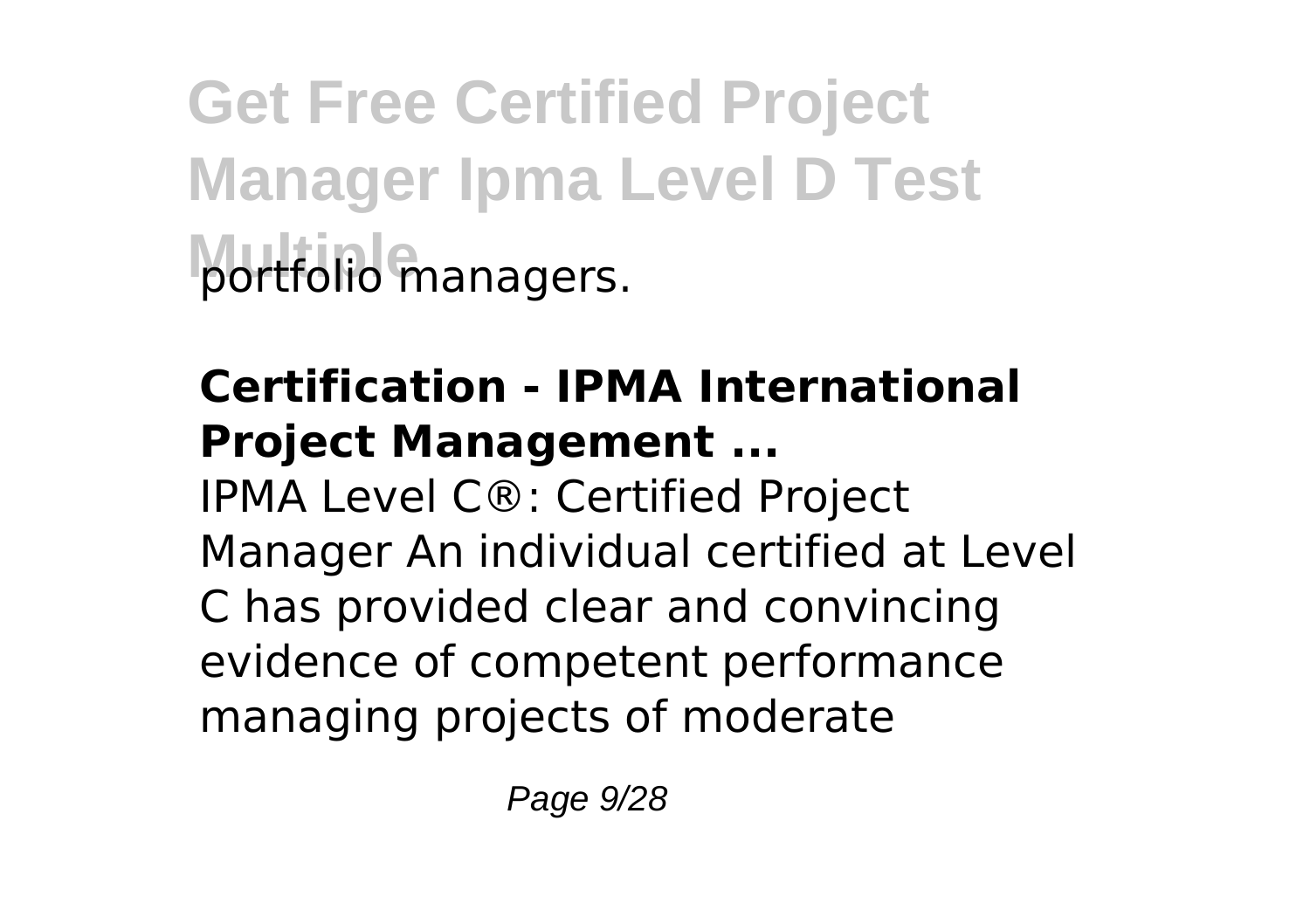**Get Free Certified Project Manager Ipma Level D Test Management complexity.** 

#### **IPMA-USA - IPMA Level C®: Certified Project Manager**

The exact number of certifications in level B are not known but the IPMA states that at the end of 2014, there were about 75,000 certifications worldwide in levels B and C. The most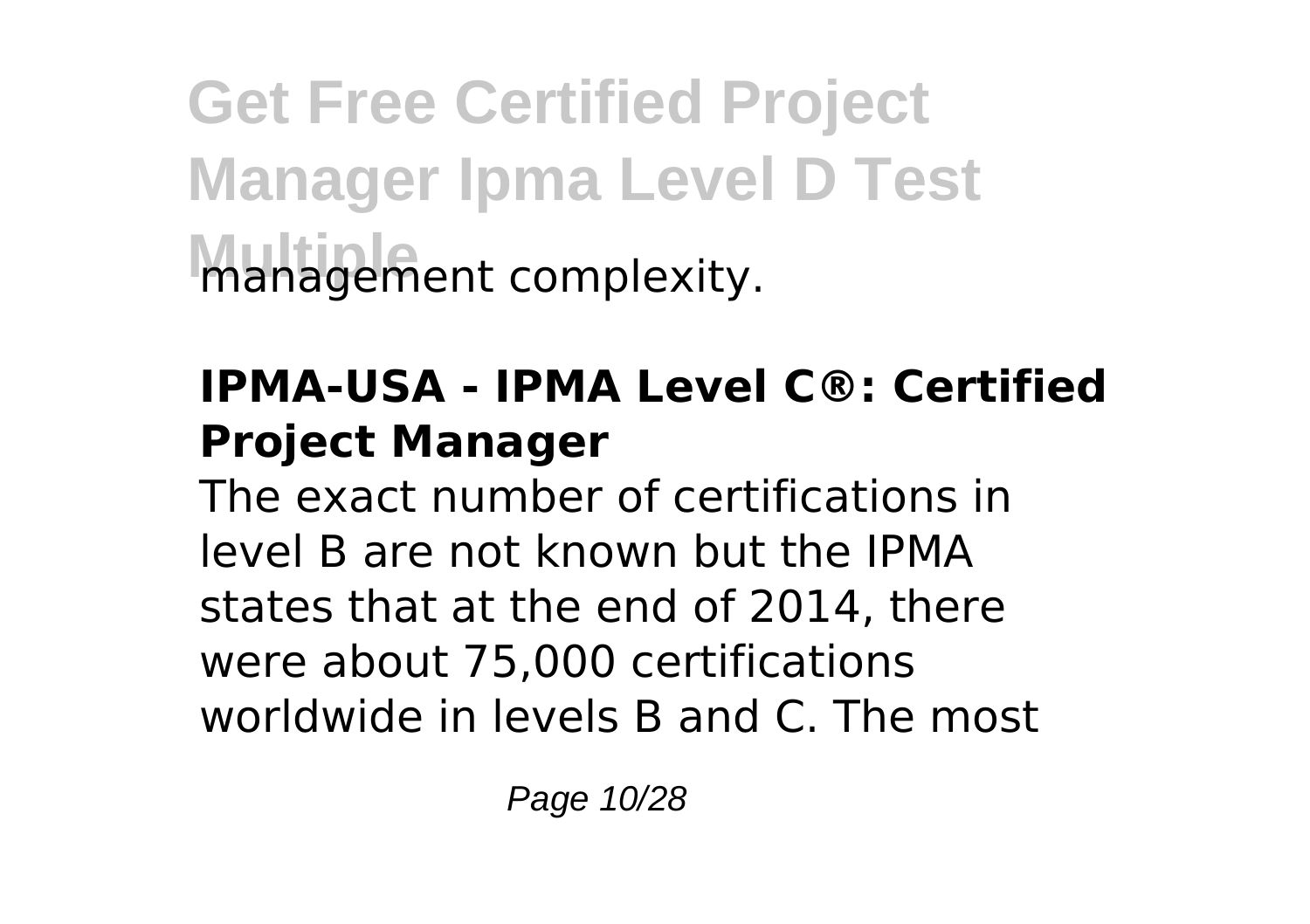**Get Free Certified Project Manager Ipma Level D Test** popular project manager certification is the PMP with about 830,000 certifications worldwide. The letters "IPMA-B" are used after one's name upon certification.

#### **IPMA Level B: Certified Senior Project Manager**

An IPMA certification Level A for project

Page 11/28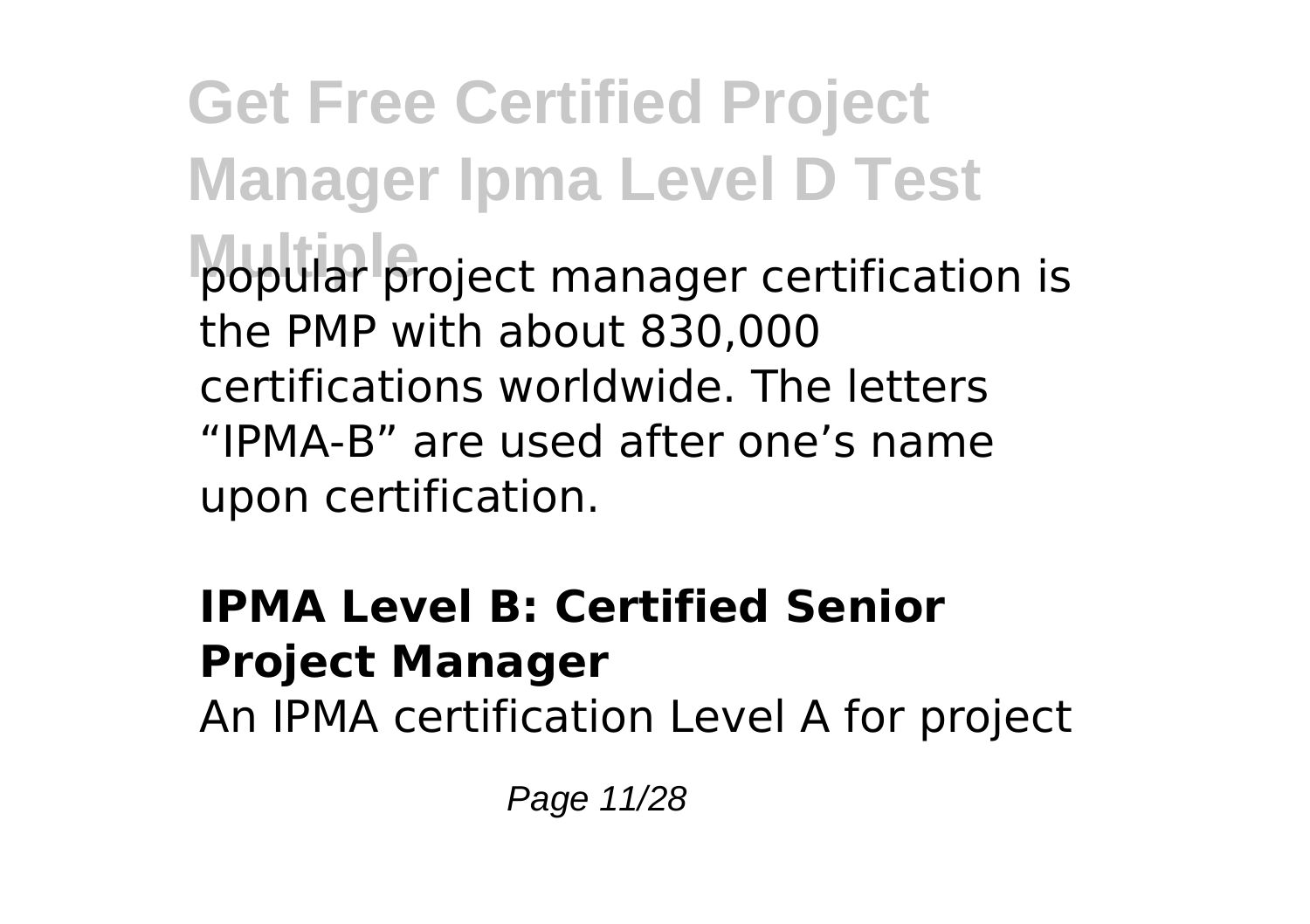**Get Free Certified Project Manager Ipma Level D Test Multiple** management requires that the candidate has acted in a very complex project environment that has a strategic impact on the organisation.

#### **Certified Projects Director (Level A) - IPMA International ...** Become Recognised as a Project Management Associate – Certification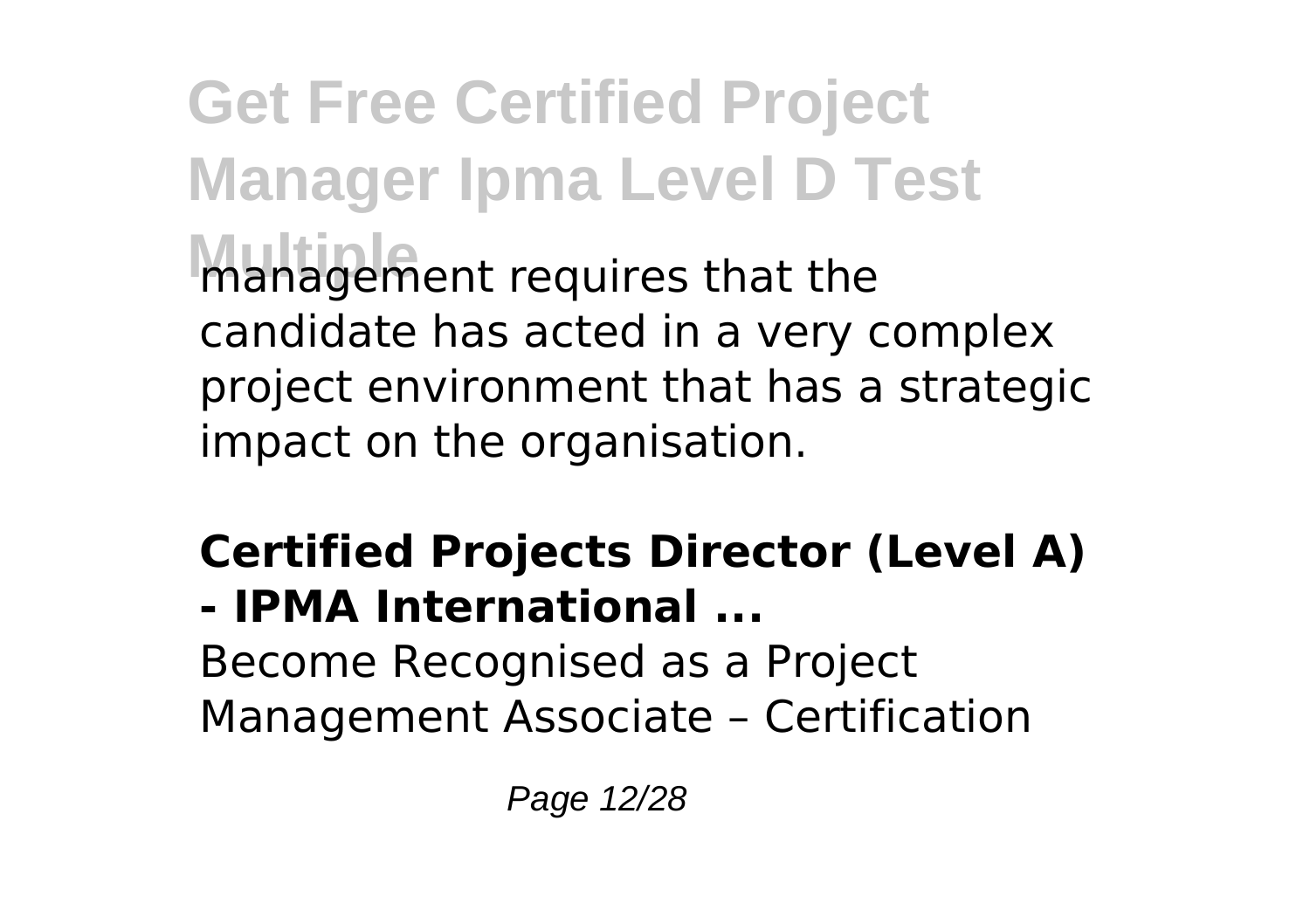**Get Free Certified Project Manager Ipma Level D Test Multiple** Achieving IPMA level D certification is international recognition of your knowledge about managing projects. You have shown to know the competences as described by the IPMA International Competence Baseline®, and have shown to know how to apply them.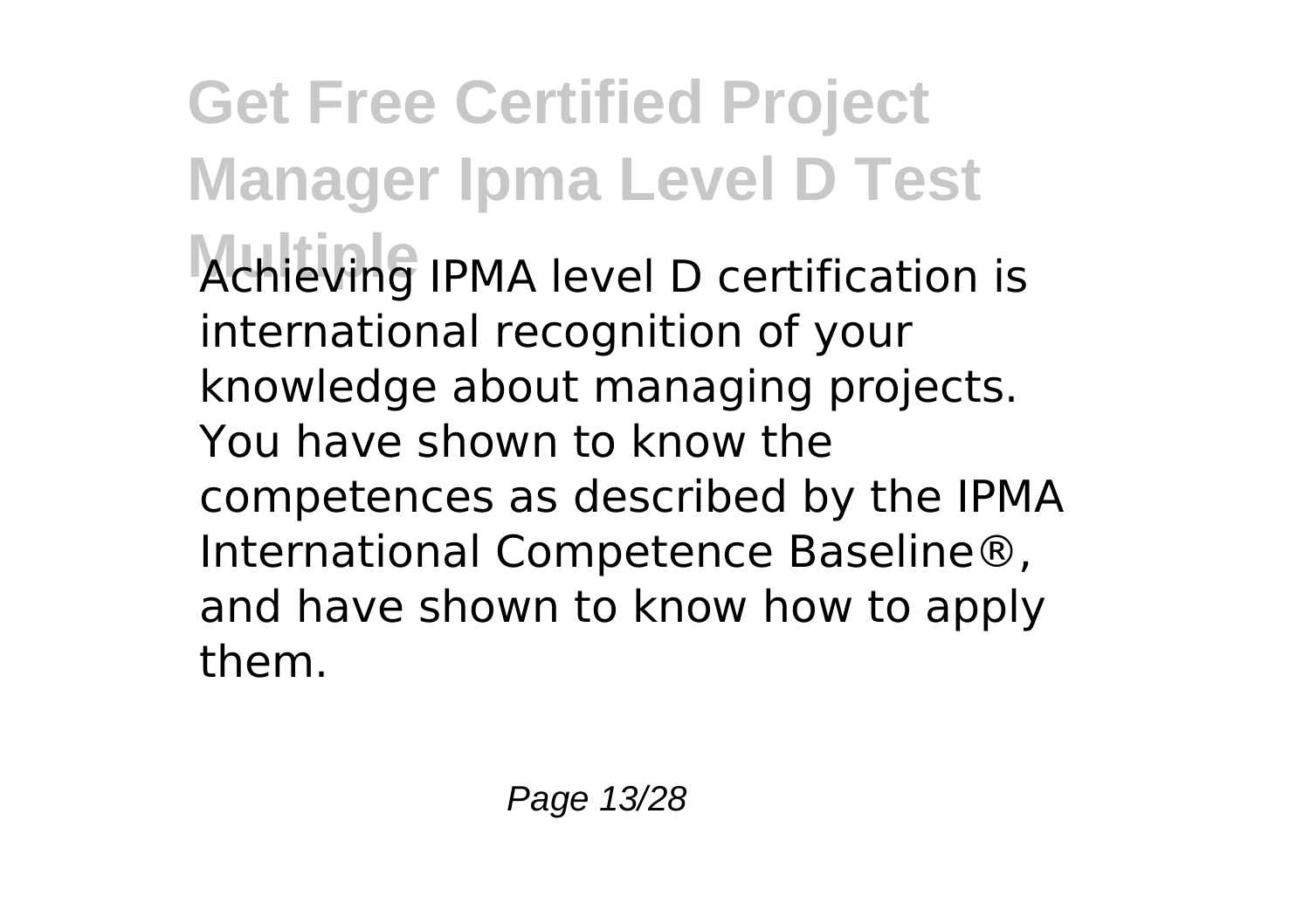**Get Free Certified Project Manager Ipma Level D Test Multiple Certified Project Management Associate (Level D) - IPMA ...** You saw that level A and B are for Project director and senior manager. Therefore, let us look at level C and D. IPMA certified project manager has to showcase his/her previous experience and will be tested on concepts as well as practical exercises. Write a 2 hour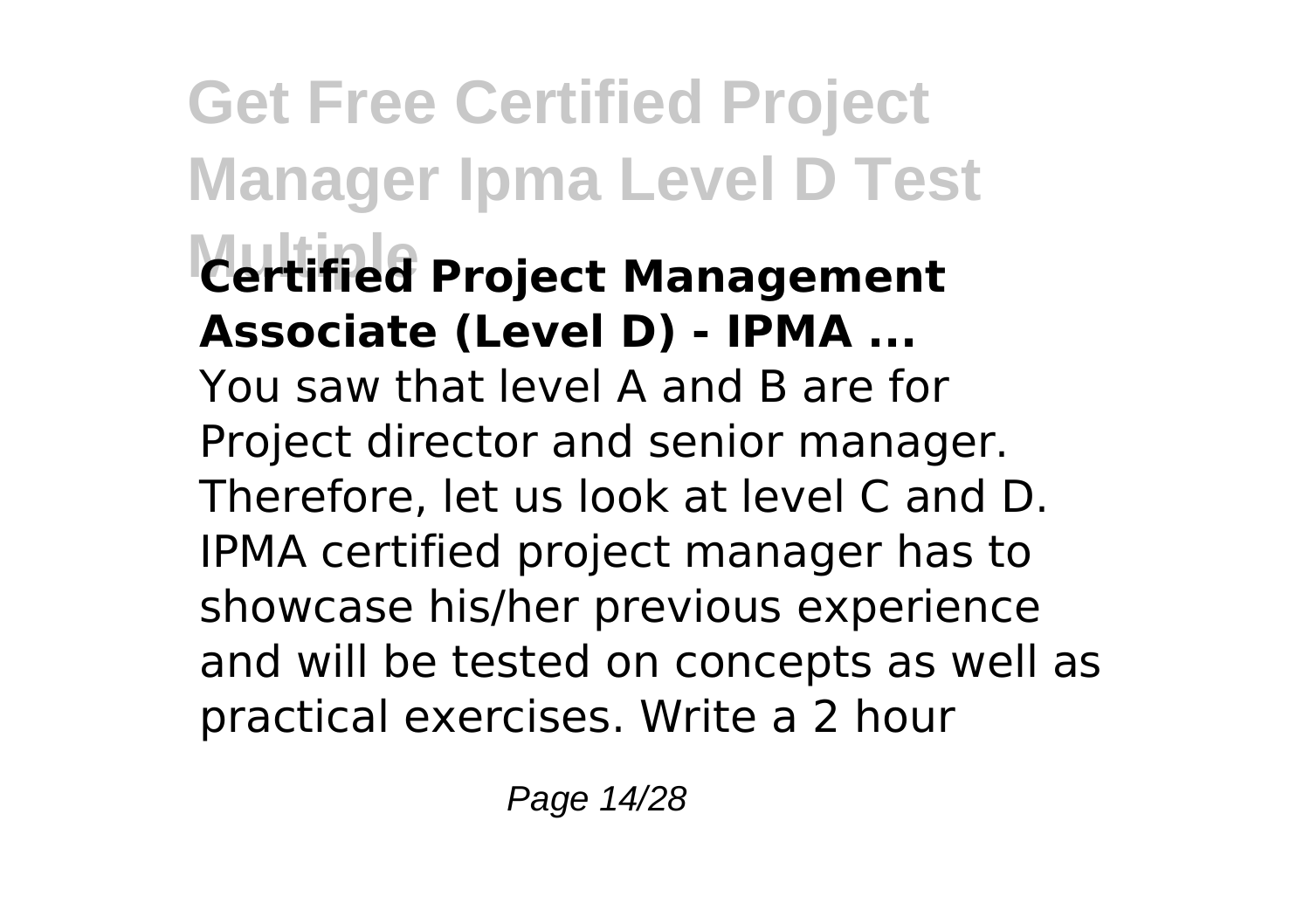**Get Free Certified Project Manager Ipma Level D Test Multiple** written exam.

#### **2020 Certified Project Manager: 5 Options for PM ...**

IPMA Level A. IPMA ® Level A: Certified Project Director, Certified Programme Director and Certified Portfolio Director are internationally recognised qualifications offered by APM.. These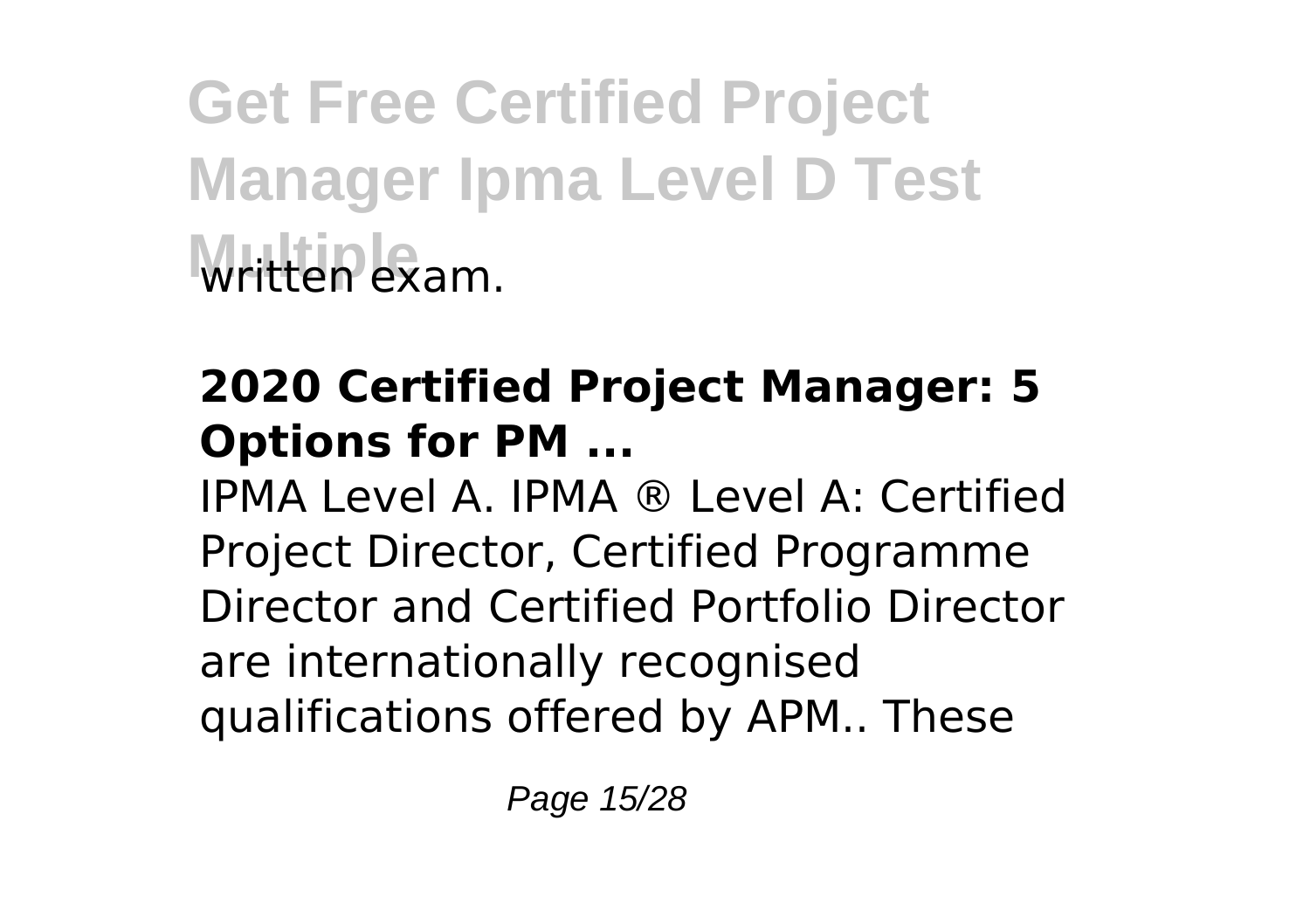**Get Free Certified Project Manager Ipma Level D Test** qualifications are designed for experienced project professionals who can demonstrate an ability to manage complex projects, programmes or portfolios at a strategic level.

#### **IPMA Level A | APM - Association for Project Management**

The International Project Management

Page 16/28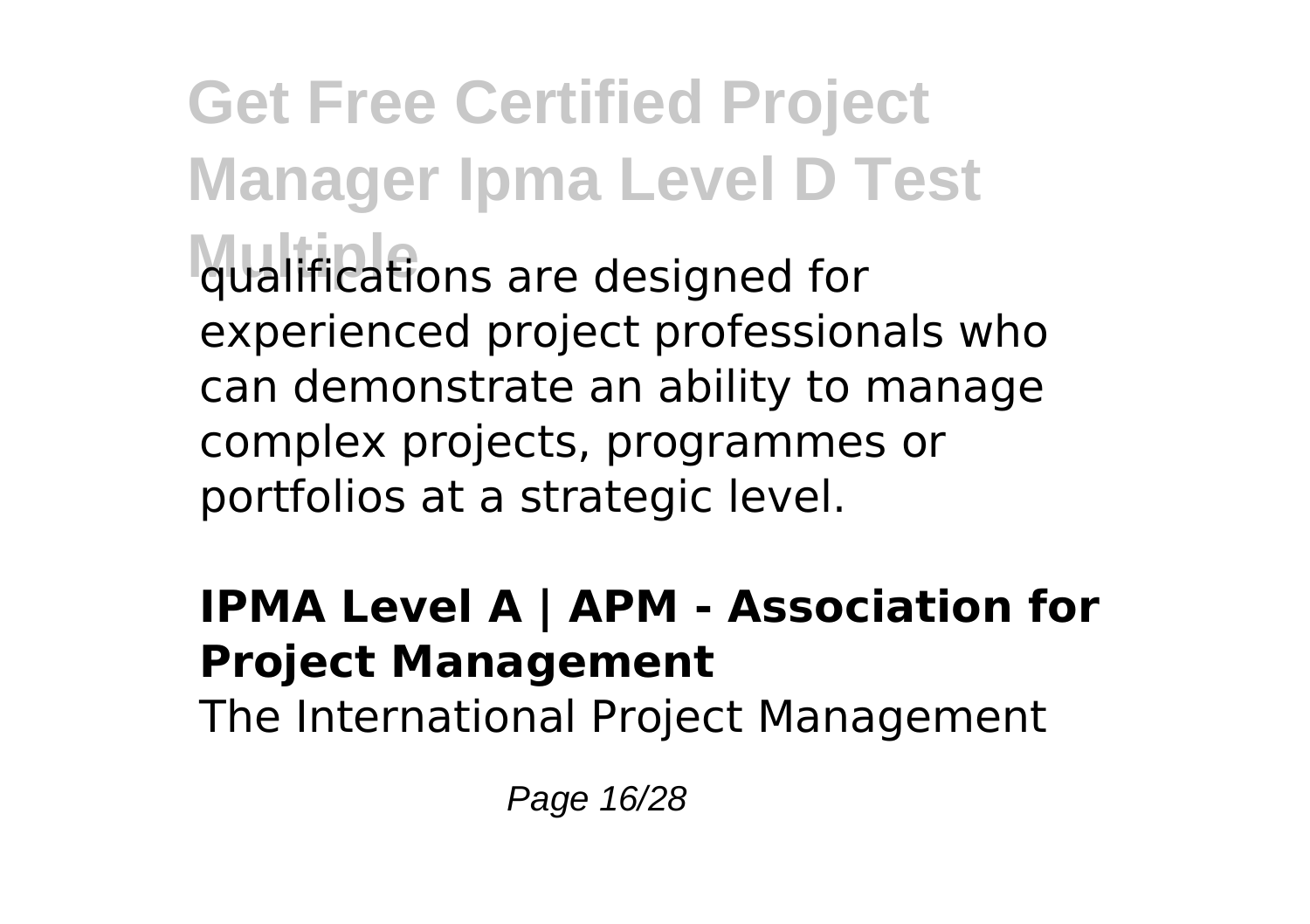**Get Free Certified Project Manager Ipma Level D Test** Institute (IPMA) maintains the Individual Competence Baseline (ICB) and a 4 level certification scheme – levels A through D. The certification process takes place through member associations in each country.

#### **IPMA Certification vs. PMP projectengineer.net**

Page 17/28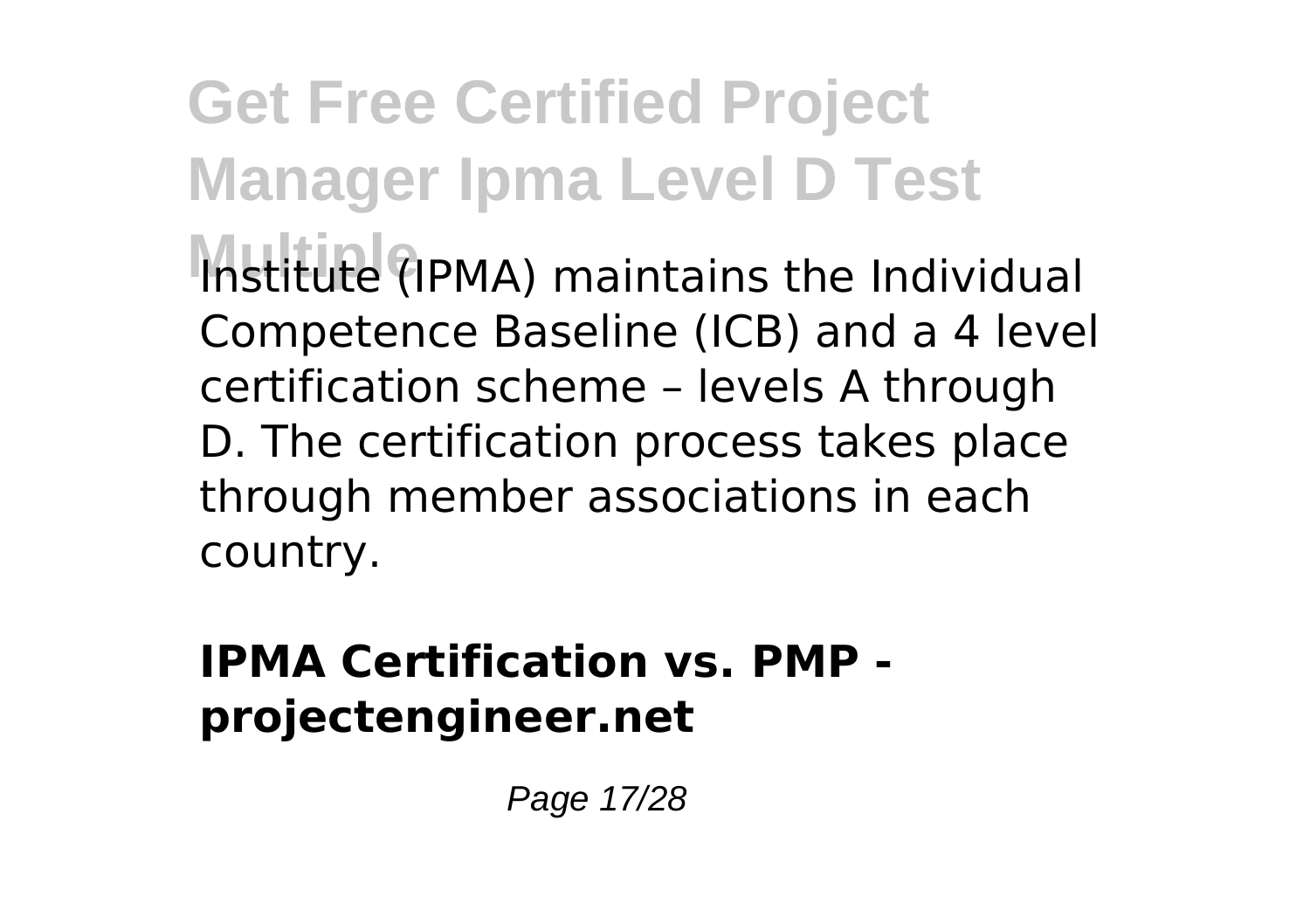**Get Free Certified Project Manager Ipma Level D Test Multiple** IPMA ® Level A: Certified Project Director, Certified Programme Director and Certified Portfolio Director are internationally recognised qualifications offered by APM. These qualifications are designed for experienced project professionals who can demonstrate an ability to manage complex projects, programmes or portfolios at a strategic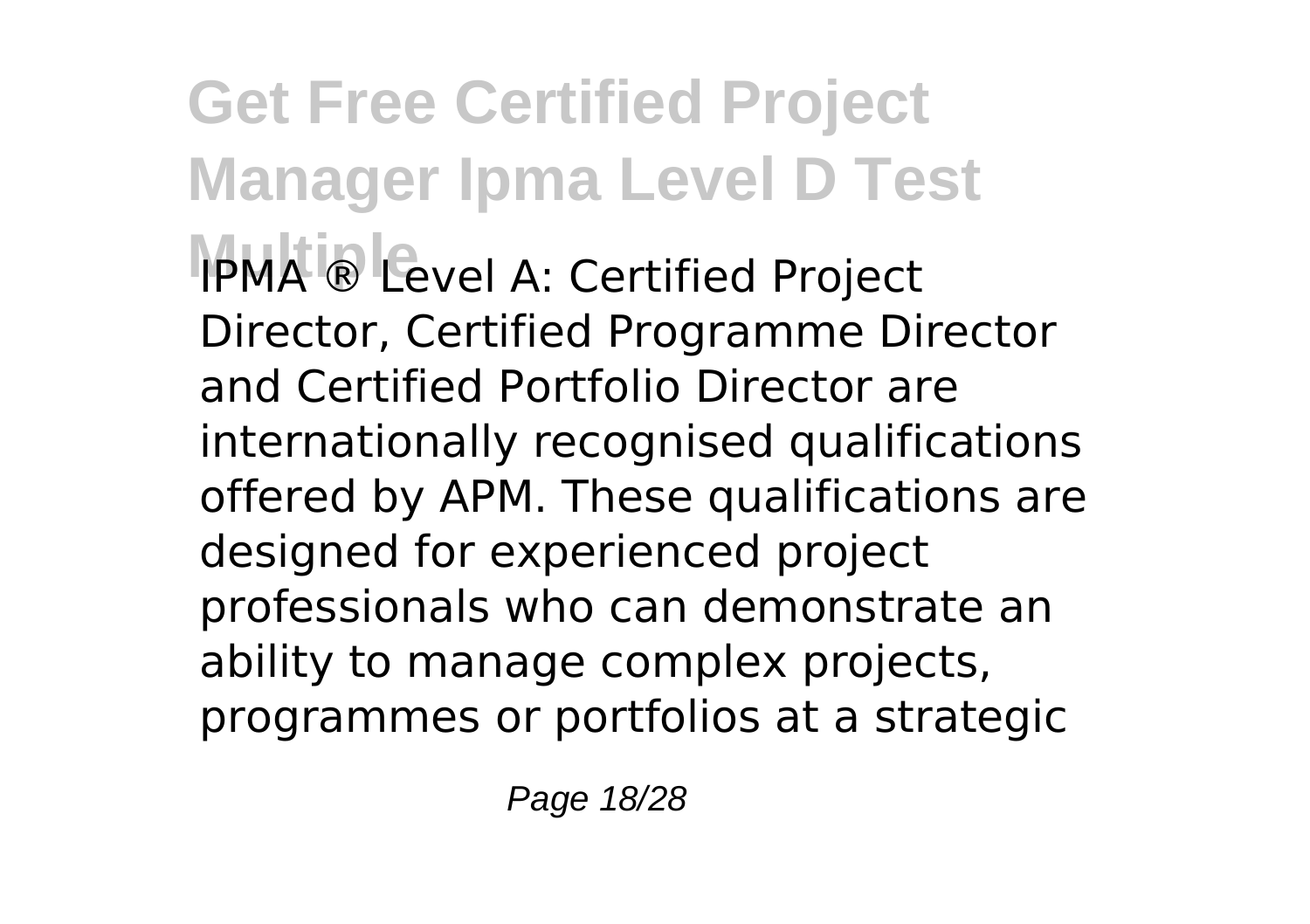**Get Free Certified Project Manager Ipma Level D Test Multiple** 

## **IPMA Qualifications | APM**

IPMA Certification Level D After completing the Application Process, candidates for IPMA Level D, Certified Project Management Associate, will be assigned a venue (date and location) for their exam based on the preferences in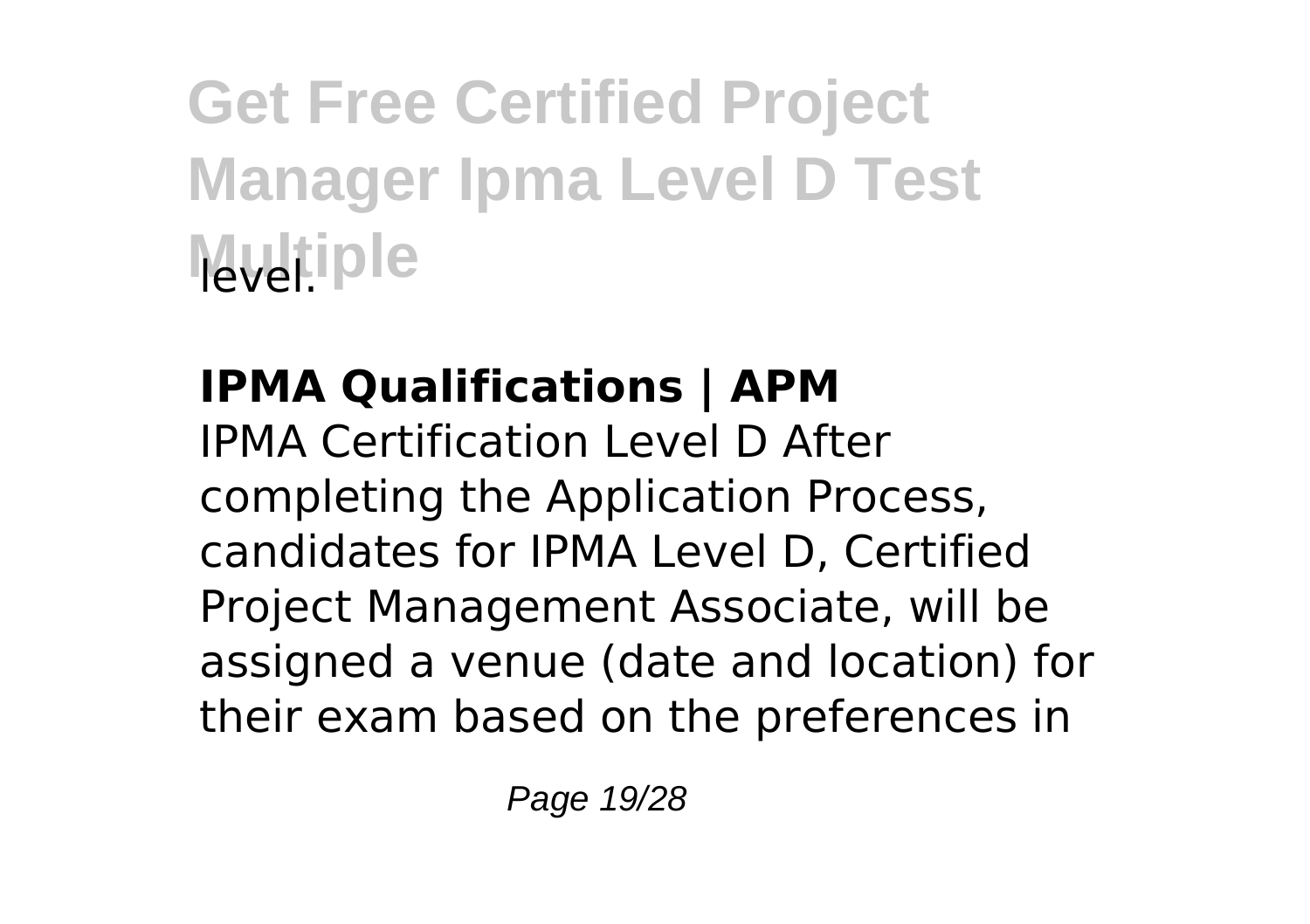**Get Free Certified Project Manager Ipma Level D Test** their application. Questions are selected from the exam database so that each exam is of comparable difficulty.

#### **IPMA-USA - The Level D Exam Process**

IPMA stands for International Project Management Associate and it is this group that defined the competence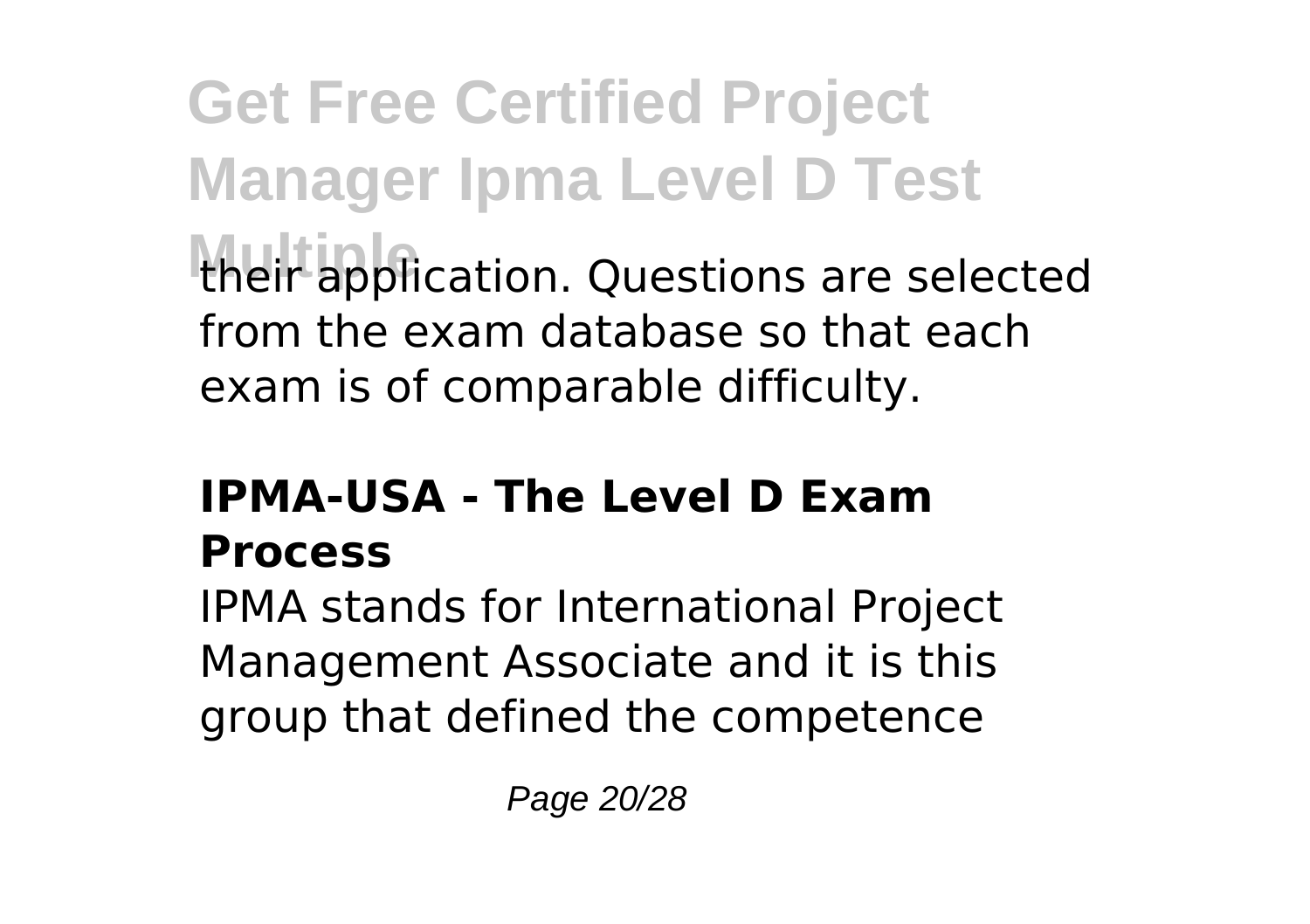**Get Free Certified Project Manager Ipma Level D Test** baseline (ICB) for the various elements of Project Management. ICB defines 46 competence areas covering technical project management, professional behavior of project management personnel and project relationships (programs, portfolios).

#### **IPMA - itsm.certification.info**

Page 21/28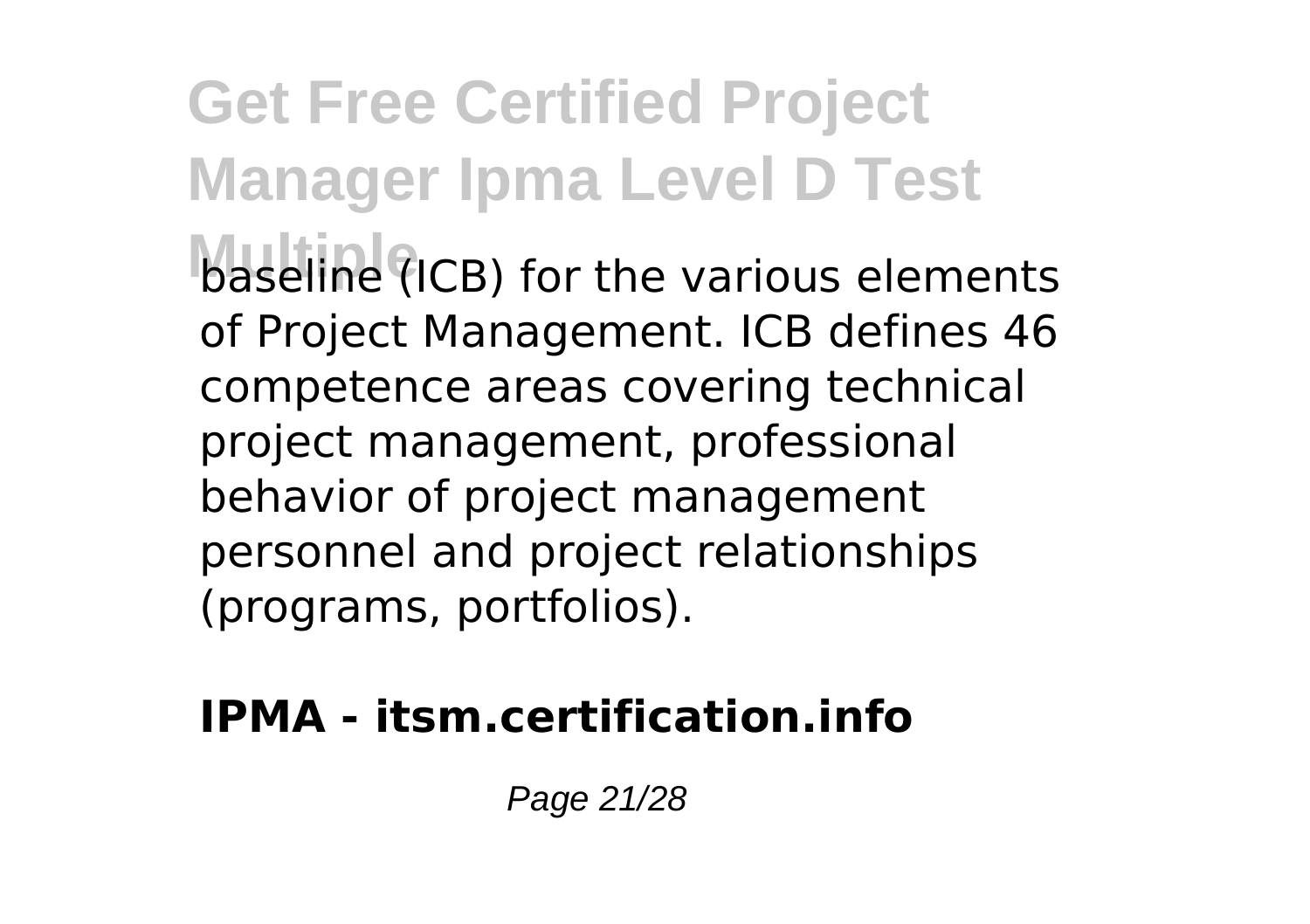### **Get Free Certified Project Manager Ipma Level D Test** The Institute of Project Management, founded in 1989, is the first Irish professional body organization dedicated to the promotion of the project management discipline throughout Ireland. It has spearheaded education, training and certification in Ireland and is highly respected on the

international stage for its continuous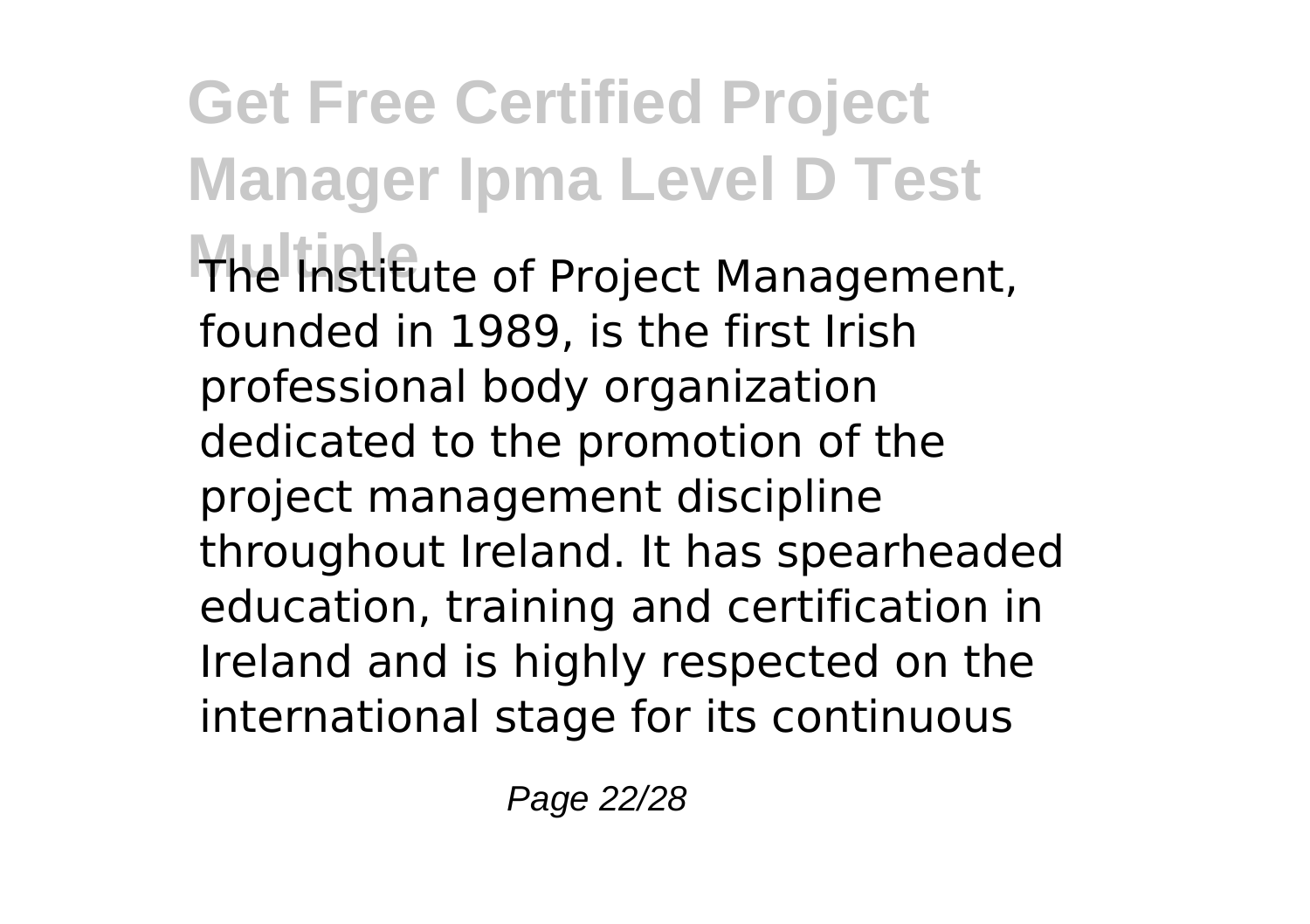**Get Free Certified Project Manager Ipma Level D Test engagement and ...** 

#### **Institute of Project Management Ireland**

IPMA Level B®: Certified Senior P3 Manager An individual certified at Level B has provided clear and convincing evidence of competent performance managing complex projects, programs,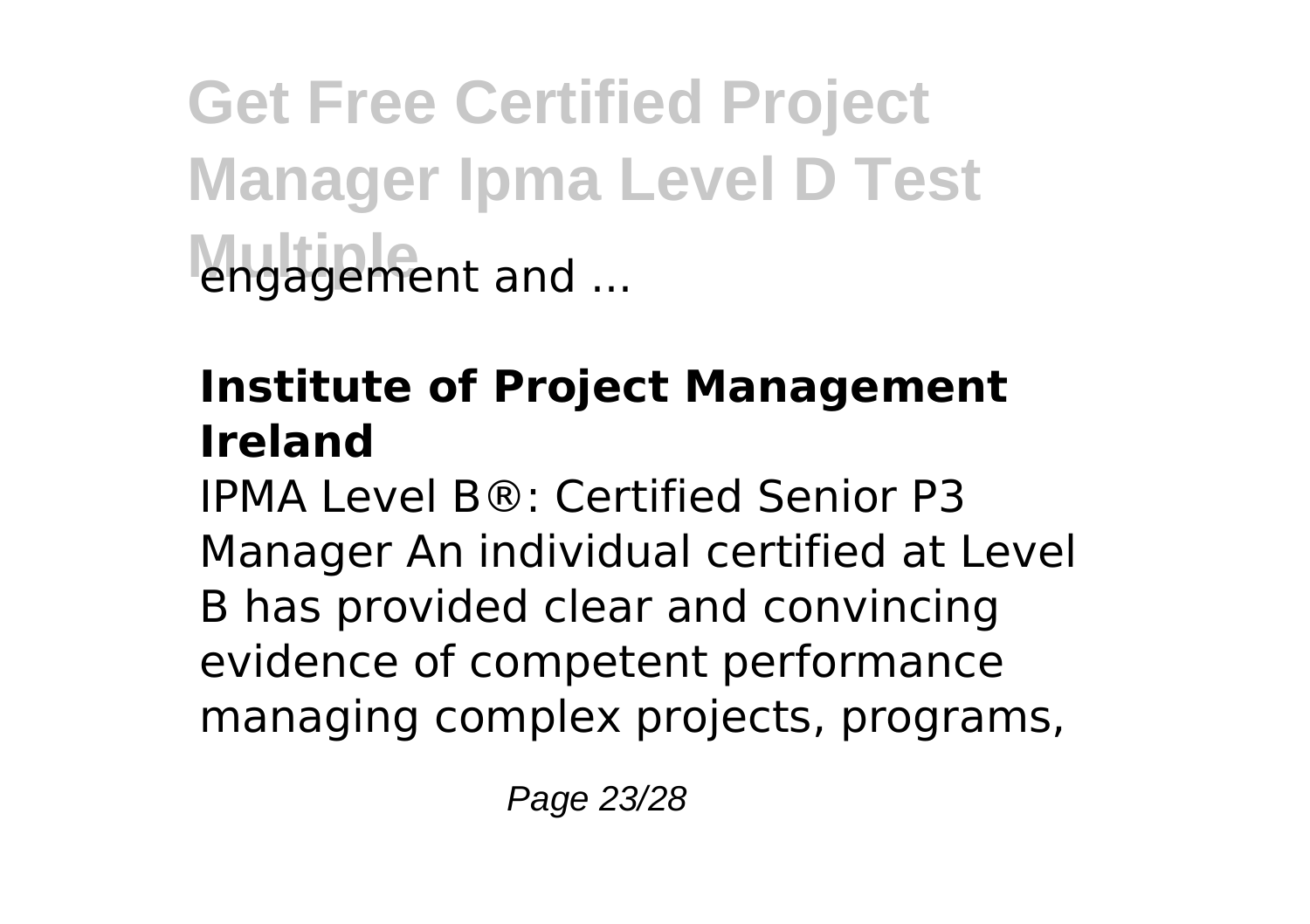**Get Free Certified Project Manager Ipma Level D Test** or portfolios.

#### **IPMA-USA - IPMA Level B®: Certified Senior P3 Manager**

Previously aligned to the APM Project Management Qualification (PMQ), the IPMA Level D: Project Management Associate qualification is designed for people looking to progress in their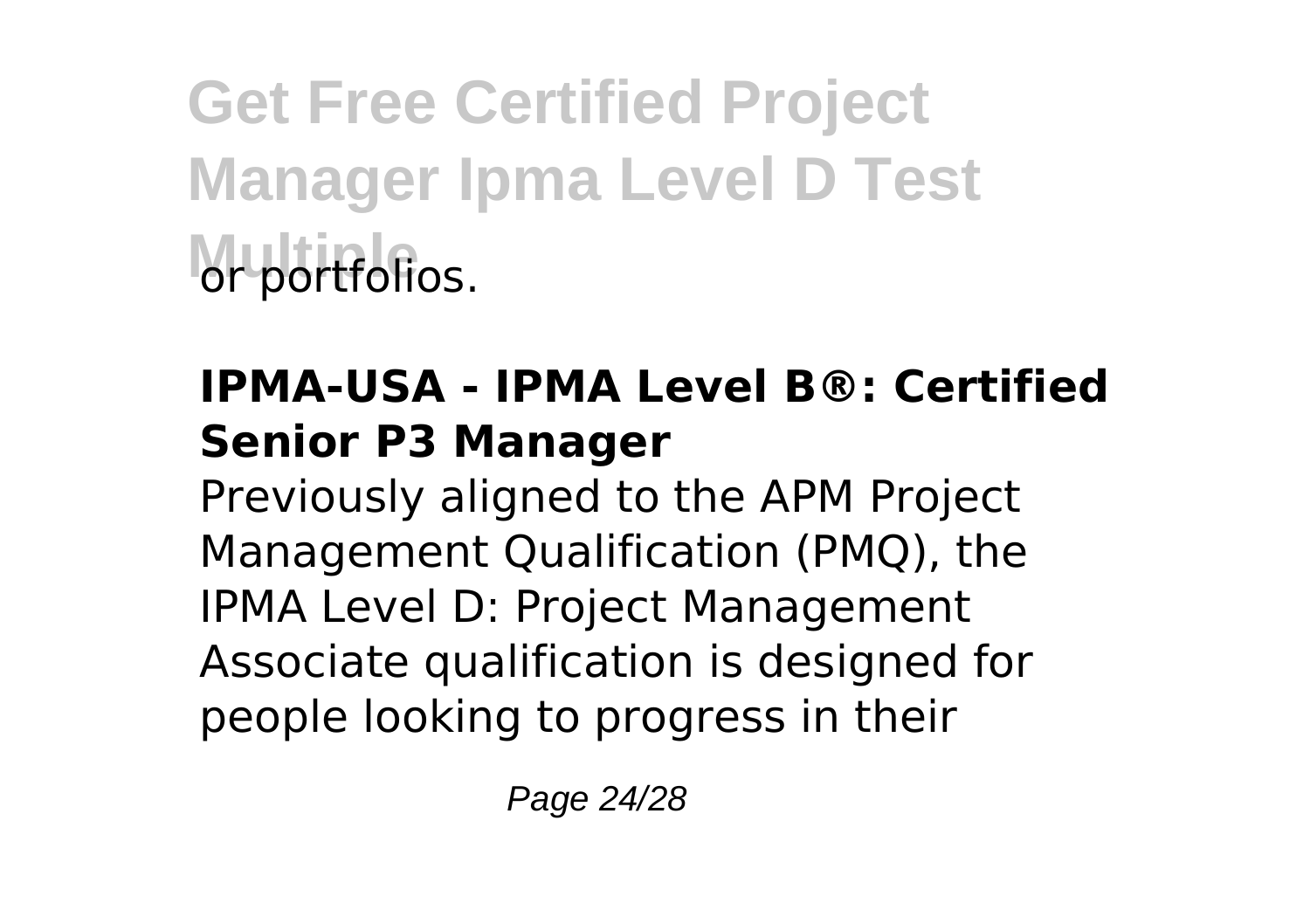**Get Free Certified Project Manager Ipma Level D Test** project management career.

#### **IPMA Level D Qualification | APM Exams**

Previously aligned to the APM Practitioner Qualification (PQ), the IPMA ® Level C: Certified Project qualification is designed for relatively experienced project professionals who can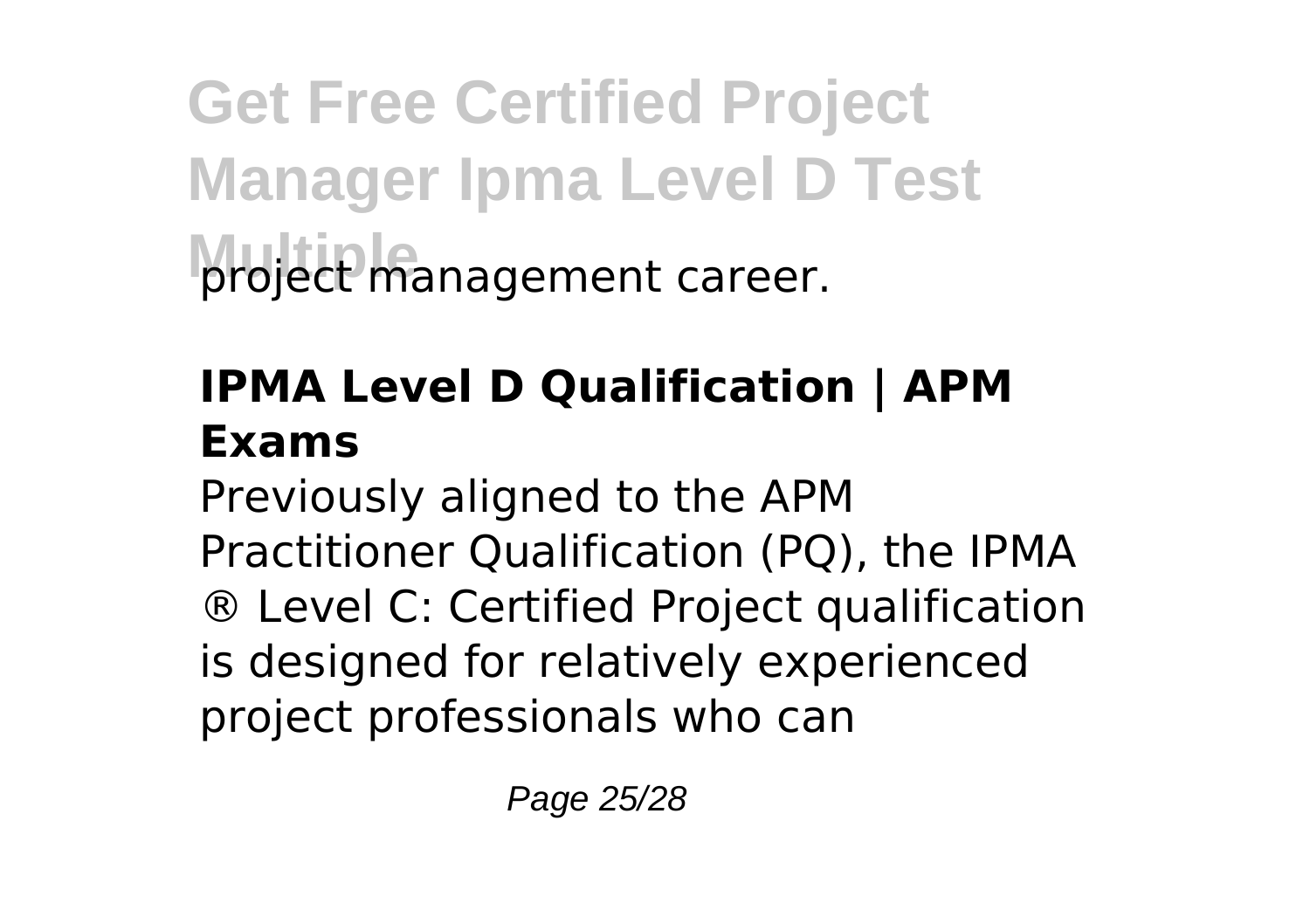**Get Free Certified Project Manager Ipma Level D Test Multiple** demonstrate an ability to manage moderately complex projects. Who is this qualification for?

#### **IPMA Level C | APM - Association for Project Management**

The project manager associate certifications – PRINCE2 Foundation and IPMA Level D – are both significantly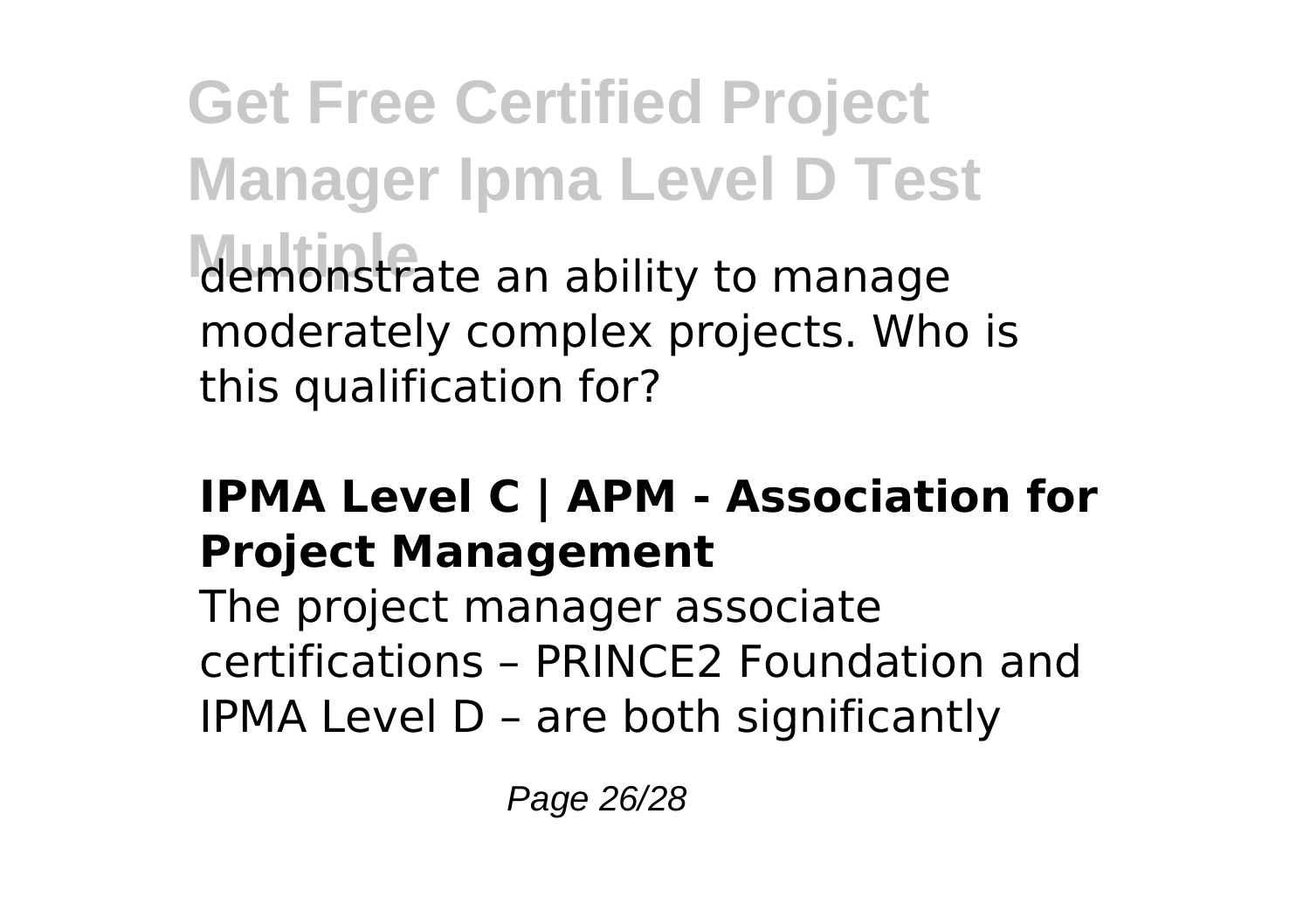**Get Free Certified Project Manager Ipma Level D Test higher, but the PRINCE2 certification is** about the same proportion, somewhere south of 10 times the size.

Copyright code: d41d8cd98f00b204e9800998ecf8427e.

Page 27/28